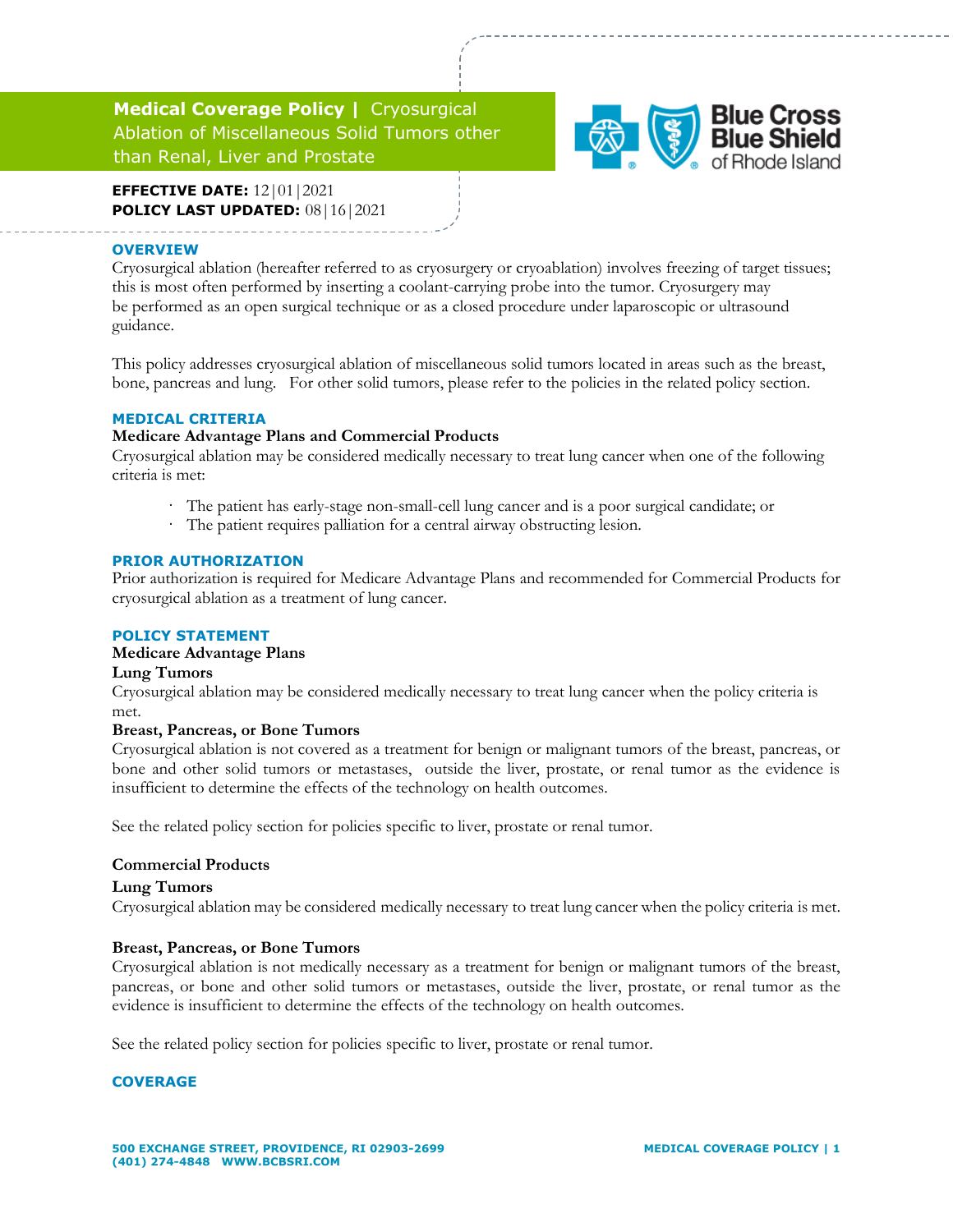Benefits may vary between groups and contracts. Please refer to the appropriate Benefit Booklet, Evidence of Coverage or Subscriber Agreement for applicable surgery or not medically necessary/not covered benefits/coverage.

#### **BACKGROUND**

#### **Lung**

Early-stage lung tumors are typically treated surgically. Patients with early-stage lung cancer who are not surgical candidates may be candidates for radiotherapy with curative intent. Cryoablation is being investigated in patients who are medically inoperable, with small primary lung cancers or lung metastases. Patients with more advanced local disease or metastatic disease may undergo chemotherapy with radiation following resection. Treatment is rarely curative; rather, it seeks to retard tumor growth or palliate symptoms.

The evidence on cryosurgery for lung cancer consists of studies that use cryosurgery for inoperable or metastatic disease. The available studies are small cohort studies and nonrandomized studies with relatively short-term follow-up as well as systematic reviews of these studies. Additionally, complications have frequently been reported and severe, but the true incidence of complications is uncertain and difficult to differentiate from manifestations of the underlying malignancy. Because available studies do not include control groups or compare outcomes of cryosurgery with alternative strategies for managing similar patients, no conclusions can be made on the net health outcome of cryosurgery for lung cancer.

#### **Breast Tumor**

Early-stage primary breast cancers are treated surgically. The selection of lumpectomy, modified radical mastectomy, or another approach is balanced against the patient's desire for breast conservation, the need for tumor-free margins in resected tissue, and the patient's age, hormone receptor status, and other factors. Adjuvant radiotherapy decreases local recurrences, particularly for those who select lumpectomy. Adjuvant hormonal therapy and/or chemotherapy are added, depending on presence and number of involved nodes, hormone receptor status, and other factors. Treatment of metastatic disease includes surgery to remove the lesion and combination chemotherapy. Fibroadenomas are common benign tumors of the breast that can present as a palpable mass or a mammographic abnormality. These benign tumors are frequently surgically excised to rule out a malignancy.

For the treatment of primary and recurrent breast cancer, available evidence has shown that complete ablation can be achieved in most cases for variably defined small tumors, but studies have not included control groups or compared outcomes of cryosurgery with alternative strategies for managing similar patients. Therefore, no conclusions can be made on the net health outcome of cryosurgery for breast cancer. For treatment of fibroadenomas, there is a small body of evidence. This evidence has demonstrated that most fibroadenomas become "nonpalpable" following cryoablation. However, there is a lack of comparative trials. Comparative trials with adequate long-term follow-up are needed to assess this technology and determine how this approach compares with surgery, as well as with vacuum-assisted excision and with observation (approximately one-third of fibroadenomas regress over time after cryoablation).

#### **Pancreatic Cancer**

Pancreatic cancer is a relatively rare solid tumor that occurs almost exclusively in adults, and it is largely considered incurable. Surgical resection of tumors contained entirely within the pancreas is currently the only potentially curative treatment. However, the nature of the cancer is such that few tumors are found at such an early and potentially curable stage. Patients with more advanced local disease or metastatic disease may undergo chemotherapy with radiation following resection. Treatment focuses on slowing tumor growth and palliation of symptoms.

The available evidence on cryosurgery for pancreatic cancer consists of retrospective case series that used cryosurgery for palliation of inoperable disease and a systematic review of these studies. These studies reported that pain relief was achieved in most cases and that complications (eg, delayed gastric emptying) are common, but the true rate of complications is uncertain. Because these studies did not include control groups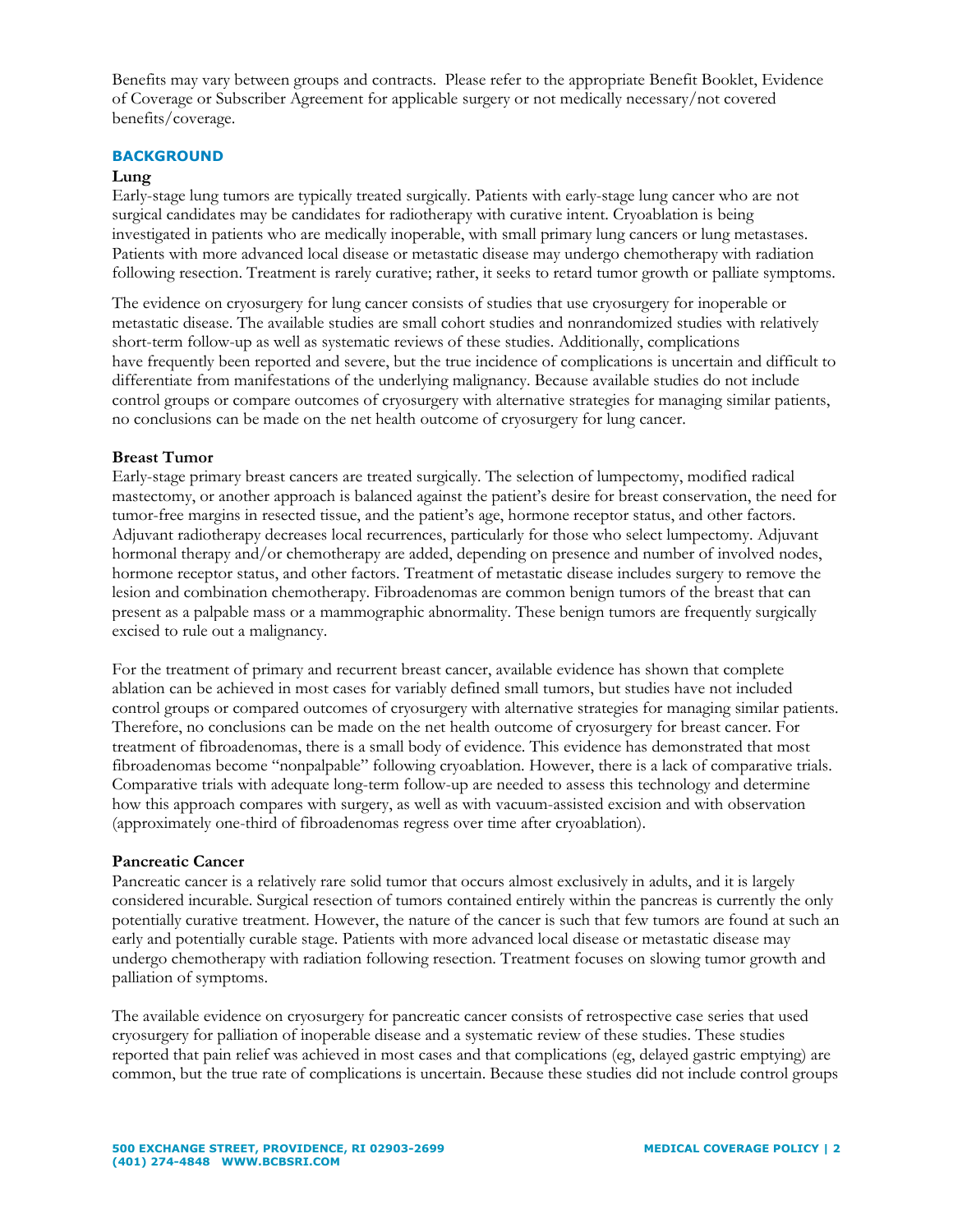or compare outcomes of cryosurgery with alternative strategies for managing similar patients, no conclusions can be made on the net health outcome of cryosurgery for pancreatic cancer.

#### **Bone Cancers**

There is a small amount of literature on cryoablation for bone cancers. This evidence base consists of case series and is inadequate to determine efficacy for any of the indications studied.

#### **Summary**

For individuals who have solid tumors (located in areas of the breast, pancreas, bone) who receive cryosurgical ablation, the evidence includes nonrandomized comparative studies, case series, and systematic reviews of these nonrandomized studies. Relevant outcomes are overall survival, disease-specific survival, quality of life, and treatment-related morbidity. There is a lack of randomized controlled trials and high-quality comparative studies to determine the efficacy and comparative effectiveness of cryoablation. The largest amount of evidence assesses renal cell carcinoma in select patients (ie, those with small tumors who are not surgical candidates, or those who have baseline renal insufficiency of such severity that standard surgical procedures would impair their kidney function). Cryoablation results in short-term tumor control and less morbidity than surgical resection, but long-term outcomes may be inferior to surgery. For other indications, there is less evidence, with single-arm series reporting high rates of local control. Due to the lack of prospective controlled trials, it is difficult to conclude that cryoablation improves outcomes for any indication better than alternative treatments. The evidence is insufficient to determine the effects of the technology on health outcomes.

#### **CODING**

## **Medicare Advantage Plans and Commercial Products**

## **The following code(s) is covered when the policy criteria is met:**

**32994** Ablation therapy for reduction or eradication of 1 or more pulmonary tumor(s) including pleura or chest wall when involved by tumor extension, percutaneous, including imaging guidance when performed, unilateral; cryoablation

## **The following code(s) are not covered for Medicare Advantage Plans and not medically necessary for Commercial Products;**

**19105** Ablation, cryosurgical, of fibroadenoma, including ultrasound guidance, each fibroadenoma **20983** Ablation therapy for reduction or eradication of 1 or more bone tumors (eg, metastasis) including adjacent soft tissue when involved by tumor extension, percutaneous, including imaging guidance when performed; cryoablation

**0581T** Ablation, malignant breast tumor(s), percutaneous, cryotherapy, including imaging guidance when performed, unilateral

#### **RELATED POLICIES**

Cryosurgical Ablation of Primary or Metastatic Liver Tumors Prior Authorization via Web-Based Tool for Procedures Radiofrequency Ablation of Miscellaneous Solid Tumors Excluding Liver Tumors Whole Gland Cryoablation of Prostate Cancer

#### **PUBLISHED**

Provider Update, October 2021 Provider Update, September 2021 Provider Update, September 2020 Provider Update, August 2019

#### **REFERENCES:**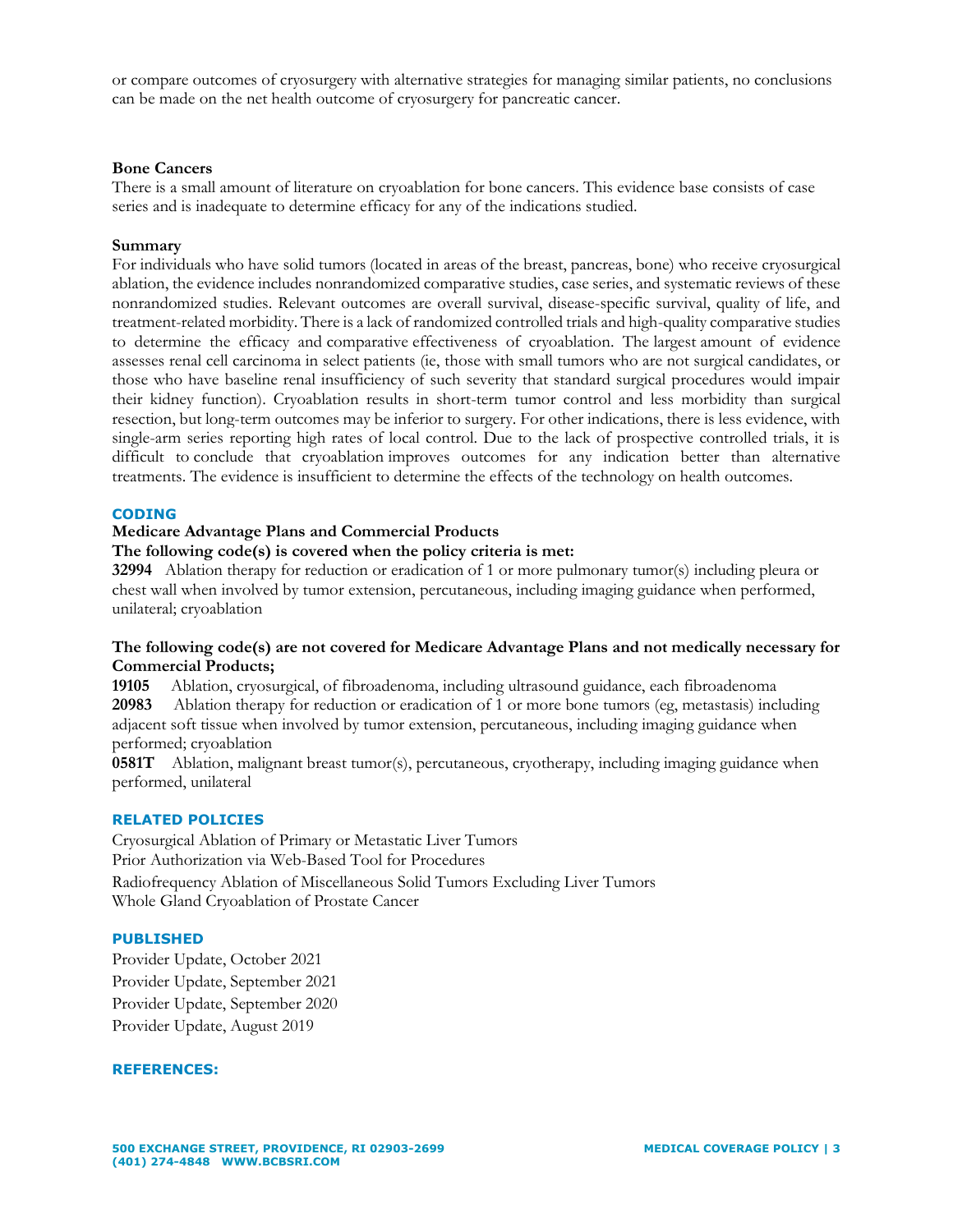1. Zhao Z, Wu F. Minimally-invasive thermal ablation of early-stage breast cancer: a systemic review. Eur J Surg Oncol. Dec 2010;36(12):1149-1155. PMID 20889281

2. Simmons RM, Ballman KV, Cox C, et al. A phase II trial exploring the success of cryoablation therapy in the treatment of invasive breast carcinoma: results from ACOSOG (Alliance) Z1072. Ann Surg Oncol. Aug 2016;23(8):2438-2445. PMID 27221361

3. Niu L, Mu F, Zhang C, et al. Cryotherapy protocols for metastatic breast cancer after failure of radical surgery. Cryobiology. Aug 2013;67(1):17-22. PMID 23619024

4. Manenti G, Perretta T, Gaspari E, et al. Percutaneous local ablation of unifocal subclinical breast cancer: clinical experience and preliminary results of cryotherapy. Eur Radiol. Nov 2011;21(11):2344-2353. PMID 21681574

5. Pusztaszeri M, Vlastos G, Kinkel K, et al. Histopathological study of breast cancer and normal breast tissue after magnetic resonance-guided cryotherapy ablation. Cryobiology. Aug 2007;55(1):44-51. PMID 17604016

6. Sabel MS, Kaufman CS, Whitworth P, et al. Cryoablation of early-stage breast cancer: work-in-progress report of a multi-institutional trial. Ann Surg Oncol. May 2004;11(5):542-549. PMID 15123465

7. Tanaka S. Cryosurgical treatment of advanced breast cancer. Skin Cancer. Jan 1995;10:9-18.

8. Pfleiderer SO, Freesmeyer MG, Marx C, et al. Cryotherapy of breast cancer under ultrasound guidance: initial results and limitations. Eur Radiol. Dec 2002;12(12):3009-3014. PMID 12439583

9. Suzuki Y. Cryosurgical treatment of advanced breast cancer and cryoimmunological responses. Skin Cancer. 1995;10:19-26. PMID

10. Morin J, Traore A, Dionne G, et al. Magnetic resonance-guided percutaneous cryosurgery of breast carcinoma: technique and early clinical results. Can J Surg. Oct 2004;47(5):347-351. PMID 15540687

11. Kaufman CS, Bachman B, Littrup PJ, et al. Office-based ultrasound-guided cryoablation of breast fibroadenomas. Am J Surg. Nov 2002;184(5):394-400. PMID 12433600

12. Kaufman CS, Littrup PJ, Freman-Gibb LA, et al. Office-based cryoablation of breast fibroadenomas: 12 month followup. J Am Coll Surg. Jun 2004;198(6):914-923. PMID 15194073

13. Kaufman CS, Bachman B, Littrup PJ, et al. Cryoablation treatment of benign breast lesions with 12 month follow-up. Am J Surg. Oct 2004;188(4):340-348. PMID 15474424

14. Littrup PJ, Freeman-Gibb L, Andea A, et al. Cryotherapy for breast fibroadenomas. Radiology. Jan 2005;234(1):63-72. PMID 15550369

15 Kaufman CS, Littrup PJ, Freeman-Gibb LA, et al. Office-based cryoablation of breast fibroadenomas with long-term follow-up. Breast J. Sep-Oct 2005;11(5):344-350. PMID 16174156

16. Tao Z, Tang Y, Li B, et al. Safety and effectiveness of cryosurgery on advanced pancreatic cancer: a systematic review. Pancreas. Jul 2012;41(5):809-811. PMID 22695092

17. Keane MG, Bramis K, Pereira SP, et al. Systematic review of novel ablative methods in locally advanced pancreatic cancer. World J Gastroenterol. Mar 7 2014;20(9):2267-2278. PMID 24605026

18. Li J, Chen X, Yang H, et al. Tumour cryoablation combined with palliative bypass surgery in the treatment of unresectable pancreatic cancer: a retrospective study of 142 patients. Postgrad Med J. Feb 2011;87(1024):89-95. PMID 21131612

19. Xu KC, Niu LZ, Hu YZ, et al. A pilot study on combination of cryosurgery and (125)iodine seed implantation for treatment of locally advanced pancreatic cancer. World J Gastroenterol. Mar 14 2008;14(10):1603-1611. PMID 18330956

20. Kovach SJ, Hendrickson RJ, Cappadona CR, et al. Cryoablation of unresectable pancreatic cancer. Surgery. Apr 2002;131(4):463-464. PMID 11935137

21. Meller I, Weinbroum A, Bickels J, et al. Fifteen years of bone tumor cryosurgery: a single-center experience of 440 procedures and long-term follow-up. Eur J Surg Oncol. Aug 2008;34(8):921-927. PMID 18158228

22. Callstrom MR, Dupuy DE, Solomon SB, et al. Percutaneous image-guided cryoablation of painful metastases involving bone: multicenter trial. Cancer. Mar 1 2013;119(5):1033-1041. PMID 23065947